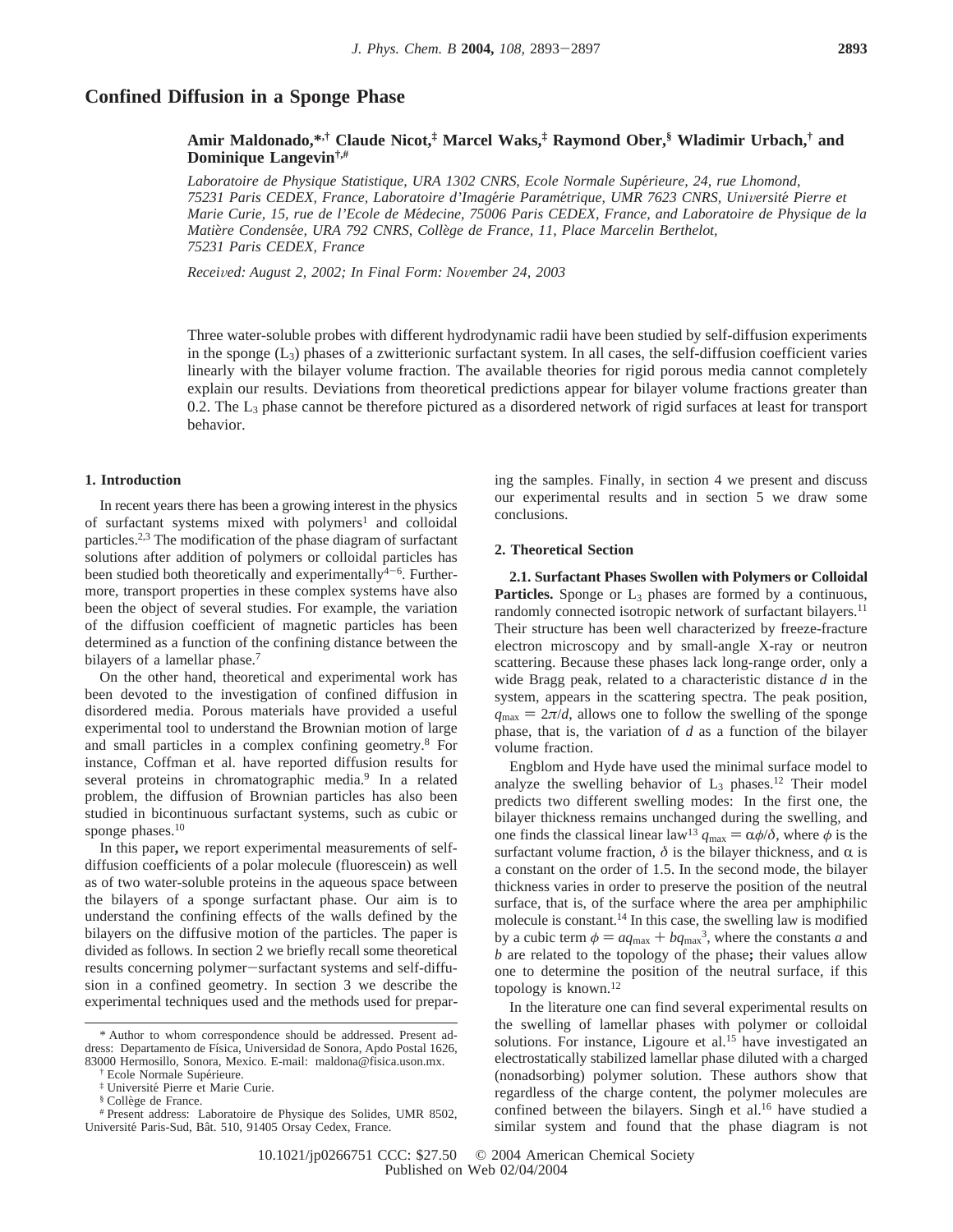fundamentally modified by the addition of polymer, which gives a decrease of the interlamellar spacing in the more dilute samples. Ficheux et al.<sup>17</sup> have been able to solubilize up to 50% of a water-soluble neutral polymer in an ionic lamellar phase. On the other hand, Radlinska et al.18 have studied a nonionic lamellar phase swollen by a highly hydrophobic polymer and showed that the polymer molecules induce both local deformation and softening of the bilayers.

A different but related system has been systematically studied by Quilliet et al.;2 in these studies**,** a lamellar phase is swollen with a suspension of colloidal magnetic particles, creating a ferrosmectic phase. In particular, they performed dynamic lightscattering experiments in order to measure the diffusion coefficient of the magnetic particles *D* between the bilayers of the oriented lamellar phase.9 These authors found that *D* is highly anisotropic; its value is zero within experimental error in the direction perpendicular to the bilayers and is smaller than the free-diffusion coefficient in the direction parallel to the bilayers. The observed decrease of *D* as a function of the interbilayer distance *d* is less steep than that predicted by the Faxen theory, described briefly afterward (section 2.2).

From a theoretical point of view, Brooks and Cates<sup>4</sup> have computed the phase diagram of a (nonadsorbing) polymersurfactant system, showing that unbound lamellar phases, that is, those stabilized by Helfrich interactions, expel the polymer if the bilayers are flexible enough. Because the lamellar and sponge phases are made of identical bilayers, although organized in a different way, it seems reasonable to conceive that the same qualitative behavior can be found in both systems, for the swelling by polymers.

**2.2. Confined Diffusion.** Several theoretical models have been developed in order to understand diffusion in confined geometries. Faxen<sup>19</sup> has studied the motion of a spherical particle of radius *r* between two rigid walls separated by a distance *d*. He computed the diffusion coefficient from the hydrodynamic drag on the particle and found a linear law:

$$
D = D_0 \Big( 1 - 2.01 \frac{r}{d} + O \Big( \frac{r}{d} \Big)^3 \Big) \tag{1}
$$

where  $D_0$  is the free-diffusion coefficient. When applied to the ferrosmectic phase, this model gives a significantly steeper decrease than what is observed.<sup>9</sup>

In the case of an  $L_3$  phase one can use the two-rigid-walls model as a first approximation, but a more detailed model should take into account the obstruction effect brought about by the disordered bilayer structure. Along these lines the hydrodynamical models developed for porous materials can give useful insights. Such models assume that the particle of radius *r* diffuses in a cylindrical pore of diameter *d*. In this case, the diffusion coefficient follows a nonlinear law known as the Renkin equation:20

$$
D = D_0(1 - \lambda)(1 - 2.104\lambda + 2.089\lambda^3 - 0.948\lambda^5) \tag{2}
$$

which is valid for  $\lambda = 2r/d \leq 0.3$ .

Frequently, in eq 2  $D_0$  is divided by a factor  $\kappa$  introduced to take into account the tortuosity of the media. For an isotropic porous material the  $\kappa$  value is expected to be 2.<sup>8,9</sup> Brenner and Gaydos also derived asymptotic expressions for the diffusion coefficient in porous media for both small and large values of *λ*. 21

Another interesting approach, suitable for L3 phases, has been proposed by Anderson and Wennerström.<sup>10</sup> They also modeled the  $L_3$  bilayer structure with a mathematical minimal surface,

which allows one to write and numerically solve the bulk diffusion equation for different symmetries and topologies of the system. Their main result for the diffusion of point particles in the solvent of an  $L_3$  phase can be summarized by the following equation:

$$
D = D_0(a_v - b_v \phi) \tag{3}
$$

where  $\phi$  is the bilayer volume fraction,  $a_v \sim 0.6$  (roughly independent of the topology), and  $b<sub>v</sub>$  is a constant which depends on topology and increases with increasing coordination number. To express the equation in terms of  $\lambda = 2r/d$ , one can use the swelling laws computed for an  $L_3$  phase together with  $q_{\text{max}} =$  $2\pi/d$ . Equation 3 has been successfully used to account for water diffusion in the  $L_3$  phase of the AOT-water-NaCl system.<sup>26</sup>

## **3. Experimental Section**

The sponge or  $L_3$  phases are prepared in the ternary system formed by a zwitterionic surfactant (tetradecyldimethylaminoxide or  $C_{14}$ DMAO), a short-chain alcohol (hexanol) as cosurfactant, and water as solvent. The phase diagram has been extensively studied by Hoffmann and  $\cos$ -workers<sup>22</sup> and displays a large range of surfactant volume fractions where the  $L_3$  phase is stable. The characteristic distance *d* can be varied from values as small as 80 Å to values on the order of 1000 Å.

The swelling behavior of the  $L_3$  phase has been studied by small-angle X-ray scattering (SAXS).<sup>23</sup> We used a Rigaku rotating anode source producing the CuK $\alpha$  lines (1.54 Å) with a fine focus (1 mm  $\times$  0.1 mm). The output was collimated by a gold-plated quartz mirror. The linear detector, with 512 channels, was placed at a distance of 81 cm from the sample position. The resolution of the direct beam was measured to be  $\Delta q = 0.0017 \text{ Å}^{-1}$  full width at half-maximum. The collimation corrections were negligible.

The self-diffusion coefficient was measured by the fluorescence recovery after photobleaching (FRAPP) technique as described in a previous paper.<sup>24</sup> Three fluorescent probes were used: fluorescein and two proteins**.** The proteins have large hydrodynamic radii; human erythrocyte carbonic anhydrase (CA, Sigma C4396) is almost spherical and human serum albumin (HSA, Sigma A3782) displays a prolate form. These proteins are well-defined particles, both in size and shape, which makes them useful for probing diffusion.

To measure the diffusion coefficient of the proteins by the FRAPP technique, we have covalently attached a fluorescent probe to their surfaces. Their overall hydrodynamic properties are not appreciably modified by the labeling procedure. Briefly, proteins were dissolved in a 0.1 M borate solution ( $pH = 9.2$ ). The fluorescent label, fluorescein isothiocyanate (FITC, Sigma), was dissolved in dimethylformamide (Merck). For carbonic anhydrase,  $0.7 \mu M$  of FITC (in 20  $\mu L$  of dimethylformamide) was added in increments of 5  $\mu$ L to 0.15  $\mu$ M of protein solubilized in 1 mL of the borate solution. For human serum albumin, 0.9  $\mu$ M of FITC (in 60  $\mu$ L of dimethylformamide) was added in increments of 10  $\mu$ L to 0.47  $\mu$ M of the protein solubilized in 3 mL of the borate solution. The mixtures were vigorously stirred at  $0^{\circ}$ C for 20 min and left overnight at  $4^{\circ}$ C with slow mixing. To separate the labeled protein from unbound dye, the solution was filtered through a Sephardex G15 (Pharmacia) column (13  $\times$  1.5 cm) equilibrated with a 1% ammonium bicarbonate solution. Pure labeled protein solutions were then lyophilized twice.

To determine the molar ratio of bound dye per protein molecule, the absorption spectra of protein solutions were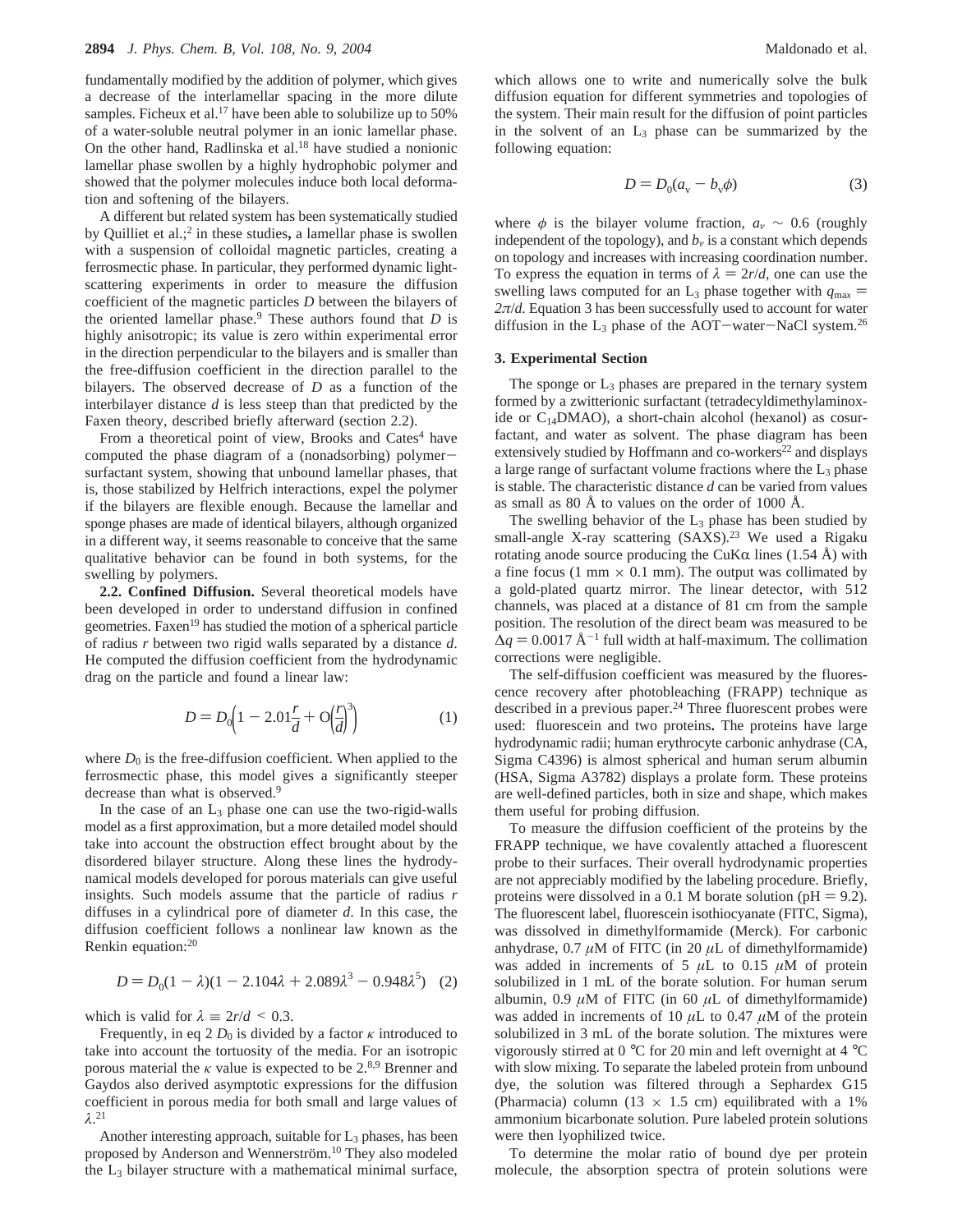

Figure 1. Swelling behavior of the L<sub>3</sub> phase from SAXS experiments.<sup>23</sup> The solid line is the best fit to the data, measured in the  $\phi = 0.2 - 0.4$ range; the broken line is an extrapolation of the fit. The inset shows the corresponding *q*max data with the fit to the theoretical model of ref 12.

measured on a Cary model 118 spectrophotometer. The molar extinction coefficients used were  $3.5 \times 10^{-4}$  cm<sup>-1</sup> at 280 nm for human serum albumin and  $4.5 \times 10^{-4}$  cm<sup>-1</sup> at 280 nm for carbonic anhydrase. For the bound dye, the molar extinction coefficient was  $7.2 \times 10^{-4}$  cm<sup>-1</sup> at 496 nm, and its contribution at 280 nm was  $3.0 \times 10^{-4}$  cm<sup>-1</sup>. At the end of the above procedure, 0.7 dye molecules were bound per CA molecule and 1.2 dye molecules were bound per HSA molecule.

In addition, we have also measured the diffusion coefficient of a smaller probe, fluorescein (purchased from Molecular Probes); its hydrodynamic radius is 5 Å in pure water. To all the samples a small amount (20 mM) of NaOH was added, to obtain an optimal pH value for the fluorescence emission  $(pH > 8)$ . The fluorescence emission spectra of the probes were tested after solubilization in the  $L_3$  phases with a threedimensional (3D) spectrofluorimeter (Jobin-Yvon). The ion mobility in the  $L_3$  phases (using a 60 mM solution of NaBr as solvent) was tested by conductivity measurements in a Melström apparatus.

#### **4. Results and Discussion**

The study of the swelling behavior of our  $L_3$  phases has been reported in a previous paper.<sup>23</sup> The X-ray scattering spectra display a maximum which is related to the  $L_3$  phase characteristic distance *d*. The variation of *q*max with the bilayer volume fraction  $\phi$  can only be explained with the cubic swelling mode of the Engblom and Hyde theory.12 The characteristic distance can be calculated from experimental points, with  $d = 2\pi / q_{\text{max}}$ , or from an extrapolation using the theoretical fit. In Figure 1 we show the variation of *d* with  $\phi$  in the L<sub>3</sub> phases. We use this curve to define the confining distance for the diffusing probes at smaller surfactant concentrations, where the peak can no longer be seen with our X-ray experiment.

The sponge and lamellar regions of the phase diagram of our system are not appreciably modified after addition of either the proteins or of fluorescein. The protein and probe concentrations were large enough to yield a good fluorescence recovery signal and small enough to avoid a strong absorption of light which can produce signal distortion and also heat convection in the samples. The concentration of all three fluorescent probes studied (fluorescein, CA, and HSA) was on the order of  $10^{-5}$ M. The signal-to-noise ratio in the fluorescence recovery was similar for the different probes.



**Figure 2.** Scattering spectra for sponge phases with (a)  $\phi = 0.2$  and (b)  $\phi = 0.37$ . In both cases the carbonic anhydrase concentrations are as follows: 0 M (circles),  $0.1 \times 10^{-5}$  M (squares),  $0.5 \times 10^{-5}$  M (triangles), and  $1 \times 10^{-5}$  M (diamonds). The Bragg peak position and the interbilayer distance do not change when the proteins are solubilized.

**TABLE 1: Hydrodynamic Radii of Carbonic Anhydrase and Human Serum Albumin as Determined by the FRAPP Technique in an Aqueous Solution and in a Saturated Solution of C14DMAO and Hexanol (See Text)**

| solvent            | $R_{AC}(\AA)$  | $R_{\text{HSA}}(\text{A})$ |
|--------------------|----------------|----------------------------|
| aqueous solution   | $23 \pm 1.1$   | $41 + 2$                   |
| saturated solution | $24.3 \pm 0.4$ | $43.5 \pm 1.6$             |

The scattering spectra of the sponge phases were not modified when the optimal amount of protein was added (about  $10^{-5}$  M). In parts a and b of Figure 2 we show two sets of spectra for  $\phi = 0.2$  and  $\phi = 0.37$ , respectively, where the concentration of CA is varied. The main features, particularly the Bragg peak position of the curves, are identical. This means that the interbilayer distances measured in the swelling of the proteinfree phases<sup>23</sup> can be used for the analysis of the proteincontaining phases.

Because we are investigating the effect of confinement on the diffusion of the proteins, their form or size should not change substantially when dissolved into the  $L_3$  phase solvent which contains surfactant monomers. To verify that the proteins are not substantially modified in our system, we measured their freediffusion coefficient in water and in a saturated solution of  $C_{14}$ -DMAO (around the critical micelle concentration (cmc)) and hexanol. This experiment allows one to determine their hydrodynamical radii, which were found to be unchanged within experimental error (see Table 1). These results indicate that the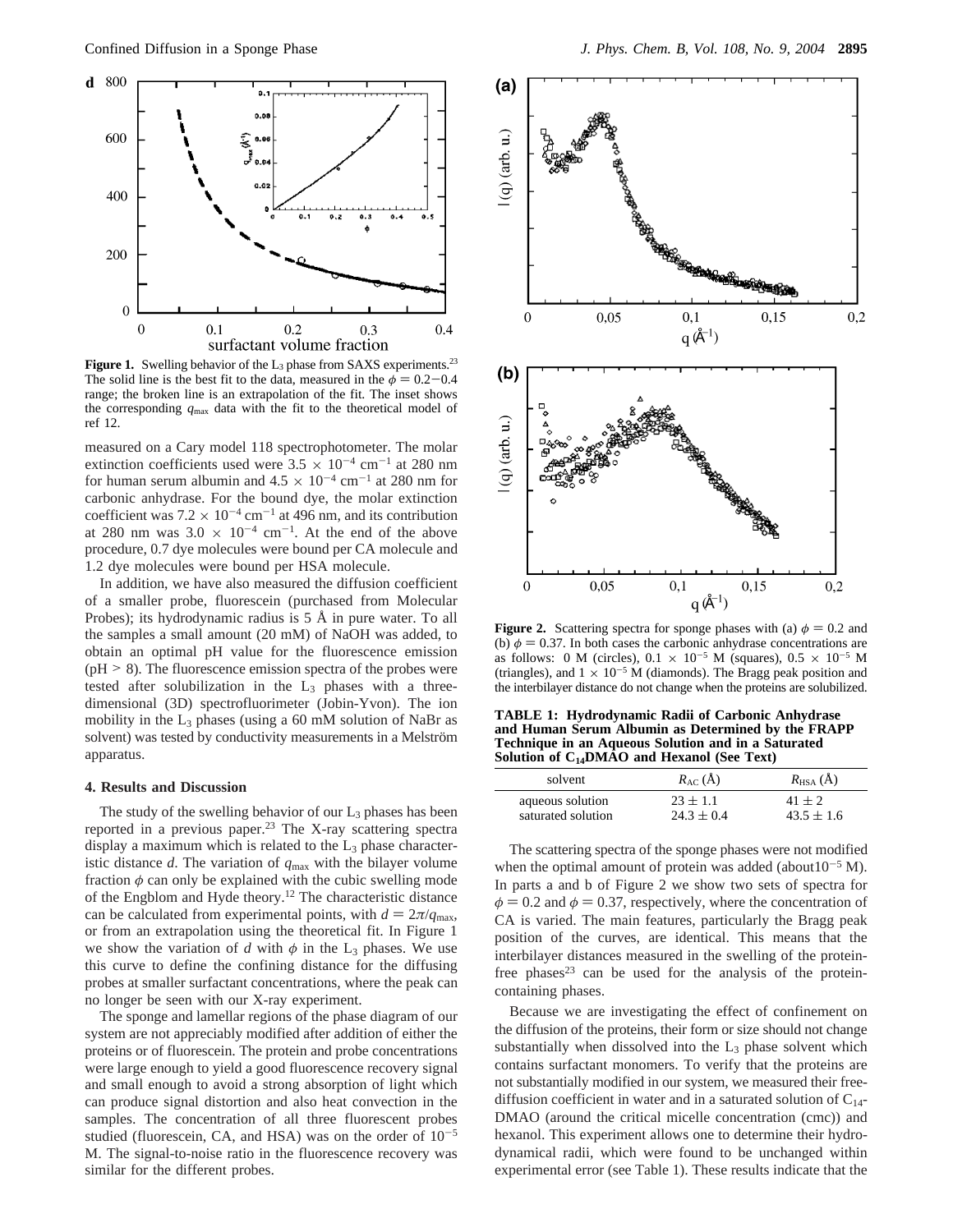

**Figure 3.** Self-diffusion coefficient of the three fluorescent probes, as a function of the bilayer volume fraction. Circles represent fluorescein, squares represent the carbonic anhydrase, and triangles represent the human serum albumin. The error bars are smaller than the size of the symbols. Obviously, for the same interbilayer distance (same  $\phi$ ) the obstruction effects are more important for the molecules larger than the fluorescein molecule. The straight lines are linear fits to experimental data. The upper line represents water diffusion in the AOT-brine system.26

overall size of the proteins is not appreciably modified by the presence of surfactant.

To study the effect of the confining bilayers, we have measured the self-diffusion coefficient *D* of our probes in L3 phases of surfactant volume fractions ranging from 0.05 to 0.4. In Figure 3 we plot  $D/D_0$  for the three probes as a function of the bilayer volume fraction.  $D_0$  is the diffusion coefficient of each probe in bulk water. In all cases we observe a smooth decrease in *D*/*D*<sup>0</sup> when the confining distance decreases (when *φ* increases). Such a behavior can be approximated by a linear law, similar to that predicted by the Anderson-Wennerström model for point particles (see section 2). It would be interesting to compare our results with NMR data for water diffusion (with the FRAPP technique we cannot follow water diffusion). Unfortunately, no NMR study of our systems is available. We have chosen to add in Figure 3 a line indicating the variation of the water self-diffusion coefficient in the AOT-brine  $L_3$ phase.10,26 This system should behave in a way similar to that of our nonionic system since the electrostatic interactions are screened by brine. The slopes measured with our probes are steeper than those for water self-diffusion. We attribute this difference to the effect of walls on the Brownian motion of our probes, which is more important for larger *φ* values, thus smaller confining distances, as expected. The observed linear behavior also indicates that the probes do not adsorb to the bilayers of the system. If adsorption were an important effect, the diffusion coefficient would remain essentially constant for surfactant volume fractions up to 0.2, as observed for amphiphilic probes diffusing along the bilayers and not between them.<sup>25</sup>

To clarify the influence of the interbilayer distance *d* on the diffusion of the particles, we plot  $D/D_0$  as a function of  $\lambda =$ 2*r*/*d* for the two proteins (Figure 4) where *r* is the radius of the diffusing particle. Again, we find a remarkably linear behavior, qualitatively similar to that observed in the ferrosmectic phase.7 The linear decrease observed is qualitatively similar to the behavior of proteins in chromatographic columns made of methacrylate and porous silica which are rigid porous materials.<sup>9</sup> However, the slope is about  $25%$  steeper in the  $L_3$  phase, probably because of the flexibility of the surfactant bilayers. In fact, this flexibility gives rise to spatial fluctuations (undulations) which effectively reduce the interbilayer distance and thus can



**Figure 4.** Reduced diffusion coefficient vs  $r/d$ , where  $r$  is the radius of the diffusing particles and *d* is the characteristic dimension of the L3 phase. Symbols are the same as those in Figure 3.



**Figure 5.** Reduced diffusion coefficient vs *r*/*d* for the fluorescein molecule. The solid line represents the theoretical fit to the Renkin equation.

increase resistance. These fluctuations are important in swollen lamellar phases, where they can be of the same order as the interbilayer distance and play a crucial role in phase behavior. $27$ In  $L_3$  phases fluctuations exist, but their evaluation is a very difficult issue.27 For the fluorescein molecule, a theoretical fit to the Renkin equation for rigid-walls porous media yields a tortuosity factor  $\kappa = 1.9$ , very close to that predicted for isotropic porous media.8 The fit agrees adequately with the experimental data for bilayer volume fractions between 0 and 0.2. Beyond this value, deviations are observed (Figure 5).

To gain more information about the tortuosity of the system, we measured the electrical conductivity  $\sigma$  in order to determine the mobility of small ions in the  $L_3$  phase. For this purpose we have prepared our phases with a 60 mM NaBr brine solution instead of pure water. If we rescale the conductivity results by a factor  $1/(\sigma_0(1 - \phi))$ , a linear variation should be obtained.<sup>13</sup> In addition, the value obtained for  $\phi \rightarrow 0$  should be 0.66 for L<sub>3</sub> phases formed by hole-free bilayers. In Figure 6 we have plotted the rescaled conductivity as a function of the surfactant volume fraction. We have obtained, as in the FRAPP experiments, a linear variation in agreement with similar measurements found in the literature.13 As the ions are small compared to the interbilayer distance, the variation in conductivity can be understood only from the obstruction effect of the sponge structure. This effect produces a linear decrease, very close to that observed in the self-diffusion experiments. As the value found for  $\phi \rightarrow 0$  is slightly larger than 0.66 (0.72  $\pm$  0.02), our